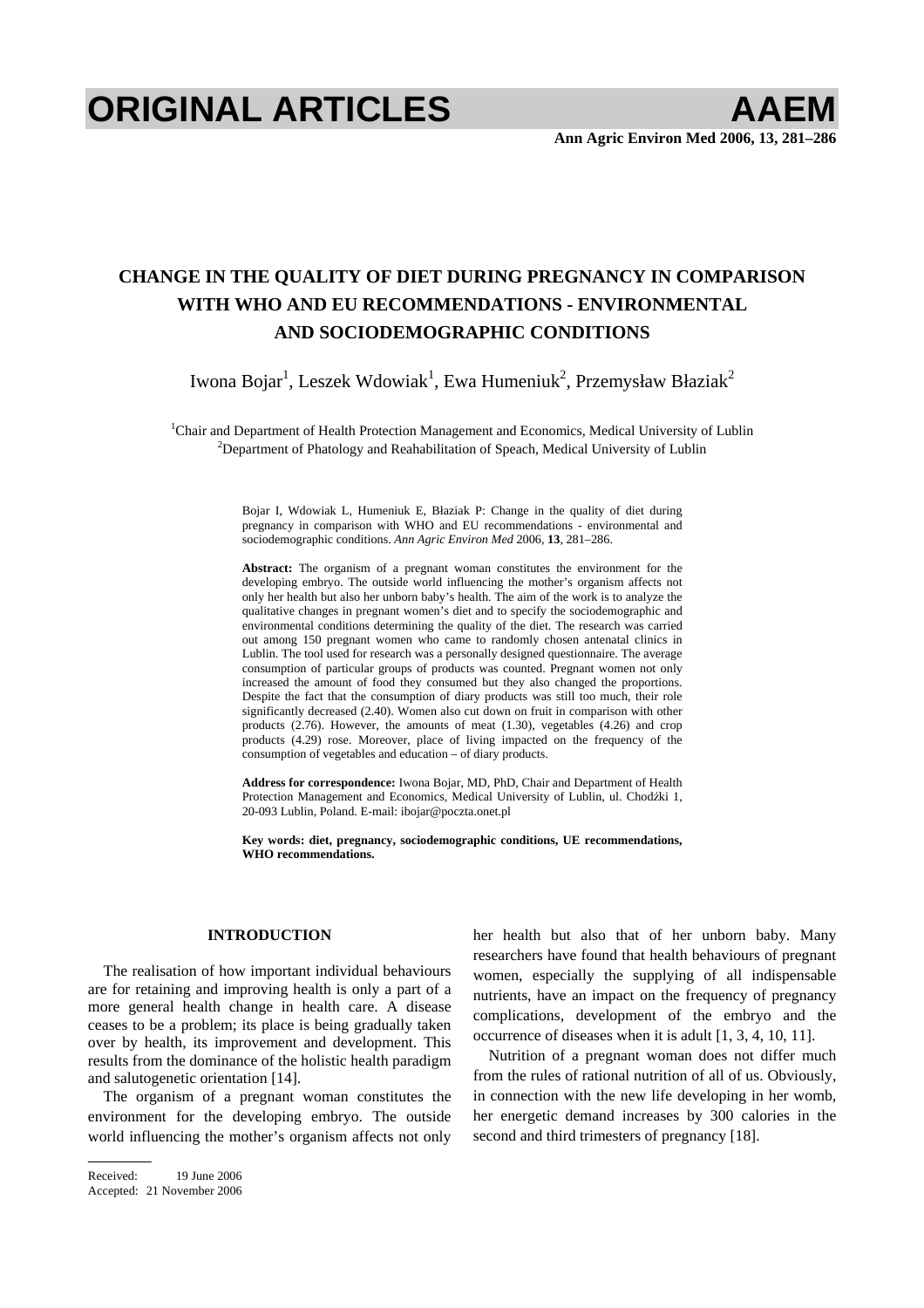|             | proteins<br>g/day | calcium<br>mg/day | iron<br>mg/day | iodine<br>$\mu$ g/day | folic acid<br>$\mu$ g/day | zinc<br>µg/day | magnesium<br>mg/day |
|-------------|-------------------|-------------------|----------------|-----------------------|---------------------------|----------------|---------------------|
| <b>WHO</b>  | 51                | 1,000-1,200       | 12,5           | 200                   | 370-470                   | $7.3 - 13.3$   | 350                 |
| Europe      | $48 - 60$         | 700               | $17 - 21$      | 130                   | 400                       | 7.1            | 350                 |
| <b>USA</b>  | 60                | 1,200             | 30             | 175                   | 400                       | 15             | 350                 |
| former USSR | 105               | 1.000             | 20             | Х                     | 600                       | Χ              | X                   |

**Table 1.** Nutrient demands of pregnant women according to WHO, UE, USA and former USSR.

The increase in the calorific demand of pregnant women [13]:

• According to the UE prescriptions - 200 calories a day in the third trimester;

• USA – 300 calories a day in the second and third trimesters;

• Poland – 300 calories a day in the second and third trimesters.

According to the WHO prescriptions, the rational diet of a pregnant woman should supply an appropriate amount of energy, but should also include indispensable nutrients (proteins, fats, minerals and vitamins) in suitable amounts and proportions. What is also essential is including an appropriate amount of good quality beverages in the everyday diet.

Recommendations on nutrition of pregnant women according to the WHO and EU differ insignificantly from Polish norms.

According to the WHO and EU recommendations there is an increase in protein consumption norms in pregnant women. Animal protein constitutes about 60% of a daily protein demand. The remaining 40% should come from rich vegetable protein [13].

The appropriate amount of fats in expecting mothers' diets is the same as the one recommended for other women. Fat should constitute 30% of the energetic value of the everyday diet (saturated fatty acids consumption should not exceed 10%, cholesterol consumption – 300 milligrams a day). There are, however, changes in diet connected with the kinds of consumed fats. The demand for some necessary unsaturated fatty acids increases – for linoleic acid and alpha-linoleic acids. The main sources of these acids are vegetable oil, sea fish and seafood. Pregnant women are advised to eat natural fats. Margarines are the main source of bad fats, which are trans isomers of fatty acids. Trans isomers are also present in butter, which is acceptable as a source of fats in a pregnant women's diet because isomers contained in it are produced in a cow's gastrointestinal tract and are thus believed to be safer [13].

**Table 2.** The characteristic of the group.

|      |    | Age         |       | Place of living  |         | Education              |
|------|----|-------------|-------|------------------|---------|------------------------|
|      |    | 35 > 35     |       | City Countryside | Primary | Secondary<br>or higher |
| N    | 41 | 68          | 68    | 41               | 68      | 68                     |
| $\%$ |    | 34.46 57.14 | 57.14 | 34.46            | 57.14   | 57.14                  |

Carbohydrates are the source of 55-60% of the daily energetic demand. Nutrition restrictions pertain to the consumption of sucrose - that is our sugar whose daily consumption should not exceed 10% of the energetic value of food. Pregnant women are advised to have mostly polysaccharides which are of the lower glycemic index [13].

The daily diet of a woman should contain appropriate amounts of vitamins, chemical elements and liquids. Both the lack and the excess of the nutrients have a negative impact on mother's and baby's health.

The WHO and EU prescriptions also deal with supplementing such vitamins and microelements as folic acid, calcium, magnesium, iron, zinc and iodine. The recommended doses of daily consumption of these are given in Table 1.

Many countries realise these prescriptions by means of their health policies. The Polish National Health Care programme (1996-2005) designed by a team of experts recommends every woman at reproductive age to have about 0.4-1.0 mg of folic acid daily in order to prevent inborn nervous system dysfunctions in children [16].

**The aim of the work.** The aim of the work is to analyze the qualitative changes in pregnant women's diet and to specify the sociodemographic and environmental conditions determining the quality of the diet.

### **MATERIAL AND METHOD**

The research was carried out among 150 pregnant women who came to randomly chosen antenatal clinics in Lublin in January 2006.

The tool used for research was a personally designed questionnaire. The first part contained such variables as age, place of residence, education, work or income (Tab. 2). The second part was constructed in such a way as to gain a picture of a woman's nutrition before becoming pregnant and the change of the diet afterwards.

Every patient was to answer the following question: how often she consumed certain groups of products before pregnancy and during pregnancy. To this end, women participating in the research had to number these groups from 1-5 beginning with the products consumed the least and ending with those consumed the most. According to the WHO the matches should be as follows:  $1 -$  meat,  $2 -$  diary products,  $3 -$  fruit,  $4 -$  vegetables,  $5$ crop products (Fig. 1).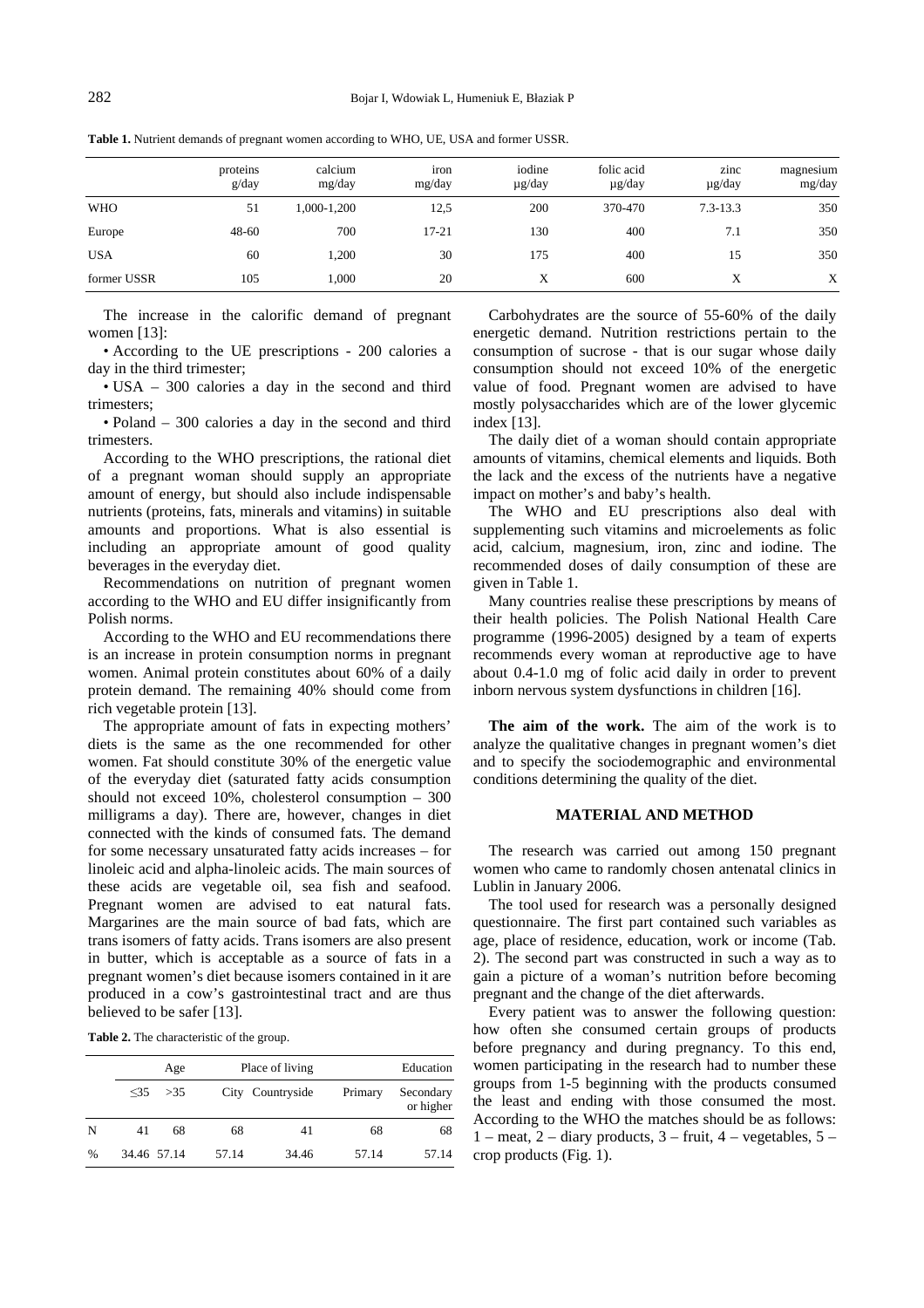

**Figure 1.** The nutrition pyramid according to the WHO.



**Figure 2.** Frequency of consuming particular groups of products before pregnancy.



**Figure 3.** Frequency of consuming particular groups of products during pregnancy.



**Figure 4.** Changes of eating habits in pregnant women.

On the basis of the collected data, the average consumption of particular groups of products was counted.

The  $\chi^2$  Pearson test was carried out to check the statistical significance of the relations between variables. This test checks the independence of m $\geq 2$  qualitative

features expressed in nominal scales. The verification of the test depended on the counting of the values of the function  $\chi^2$  and comparing them with the nominal values of this function postulated by the zero hypothesis. p=0.05,  $p=0.02$ ,  $p=0.01$  and  $p=0.001$  were the mistake values.

# **RESULTS**

From among 150 questionnaires, 124 were completed and returned (82.7%). Having eliminated the papers that were not fully completed, 119 were qualified.

Before pregnancy, women ate dairy products too often (3.04) while neglecting crop products (3.97). The ratio of the frequency of consuming the other products was basically similar to that recommended by the WHO. It was noted that the consumption of meat (1.20) was a little to excessive, and that on the contrary too few vegetables (3.70) were eaten in comparison with the rest of the products (Fig. 2).

Pregnant women not only increased the amount of food they consumed but they also changed the proportions. Despite the fact that the consumption of dairy products was still too much, their role significantly decreased (2.40). Women also cut down on fruit in comparison with other products (2.76). However, the amounts of meat (1.30), vegetables (4.26) and crop products (4.29) rose (Fig. 3).

Comparing the change in the frequency of consuming particular groups of products before and during pregnancy, in relation to the model nutrition pyramid, it was possible to specify the direction of these changes (Fig. 4). Most of the women definitely changed their preferences towards crop products (59.66% - positive change; 31.93% - negative). Very little changes were noted whenit comes to meat consumption (4.20% positive; 10.92% - negative). After becoming pregnant, a significant number of women did not alter the proportions of vegetable consumption (56.30%), fruit consumption (36.13%) and diary products consumption (47.06%). In the case of vegetables and fruit, pregnancy led more often to negative rather than positive changes: vegetables (15.97% - positive; 27.73% - negative), fruit (18.49%; 45.38%) which was contrary to the consumption of diary products (29.41%; 23.53%).

The statistical analysis showed that the place of residence (Tab. 3), education (Tab. 4) and age (Tab. 5) affect significantly the change of the amount of consumed fruit (level of the statistically important correlations: p<0.05). Moreover, place of living influences the frequency of vegetable consumption and education – diary products consumption.

It was noted that there were more negative changes in eating vegetables and fruit among women living in cities than among those from the countryside.

Positive alterations pertaining dairy products and fruit consumption were noted among better educated women (secondary or higher education).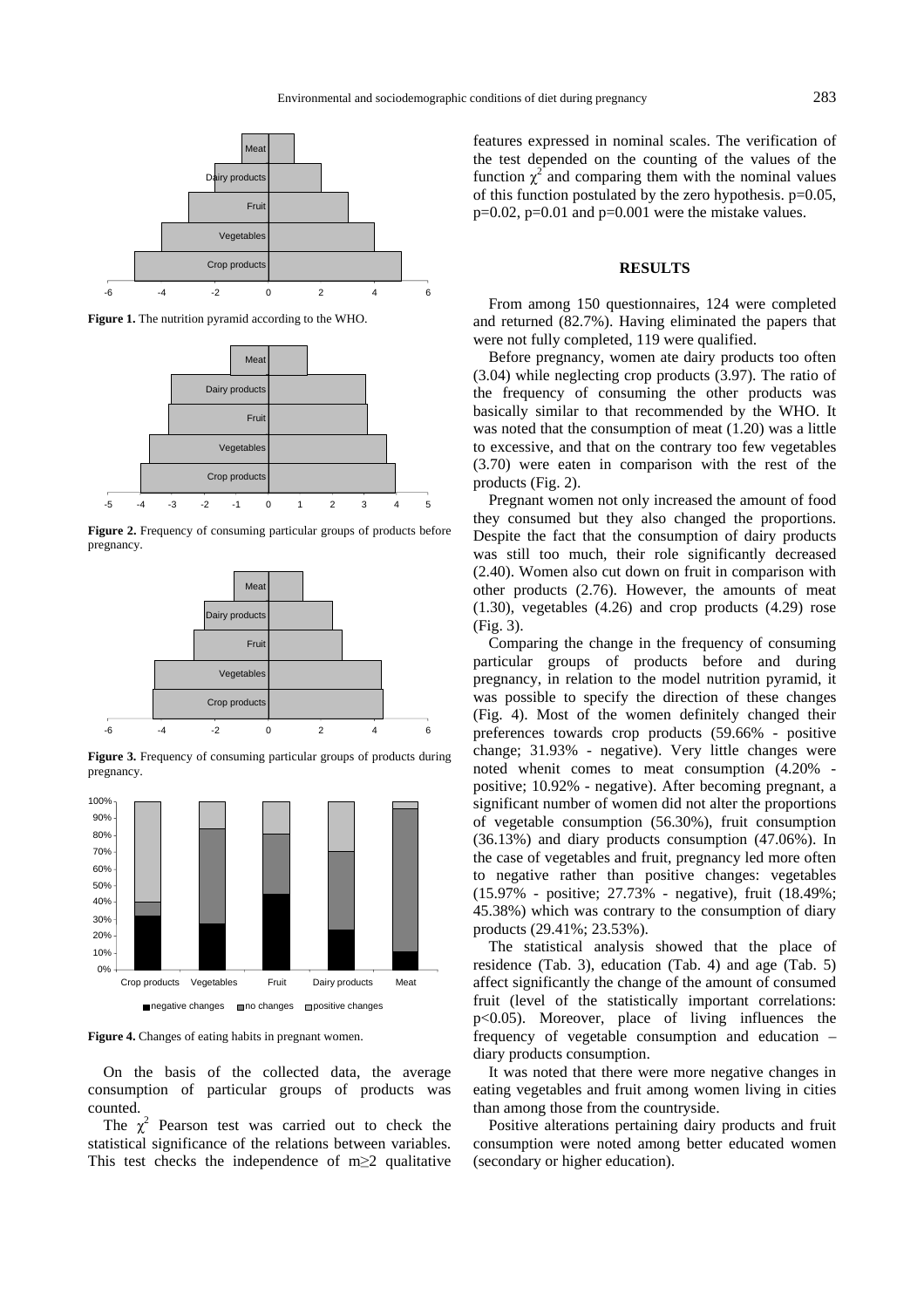**Table 3.** Changes of eating habits in pregnant women according to place of residence.

|  | Table 5. Changes of eating habits in pregnant women according to age. |
|--|-----------------------------------------------------------------------|
|--|-----------------------------------------------------------------------|

|                  |                | City       |              | Countryside   |       | p         |  |
|------------------|----------------|------------|--------------|---------------|-------|-----------|--|
|                  | N              | $\%$       | N            | $\frac{0}{6}$ |       |           |  |
| Crop products    |                |            |              |               |       |           |  |
| Negative changes | 19             | 27.94      | 19           | 37.25         | 2.032 | <b>NS</b> |  |
| No changes       | 9              | 13.24      | $\mathbf{1}$ | 1.96          |       |           |  |
| Positive changes | 40             | 58.82      | 31           | 60.78         |       |           |  |
|                  |                | Vegetables |              |               |       |           |  |
| Negative changes | 23             | 33.82      | 10           | 19.61         | 4.236 | < 0.05    |  |
| No changes       | 34             | 50.00      | 33           | 64.17         |       |           |  |
| Positive changes | 11             | 16.18      | 8            | 15.69         |       |           |  |
|                  |                | Fruit      |              |               |       |           |  |
| Negative changes | 33             | 48.53      | 21           | 41.18         | 3.225 | < 0.05    |  |
| No changes       | 19             | 27.94      | 19           | 37.25         |       |           |  |
| Positive changes | 16             | 23.53      | 11           | 21.57         |       |           |  |
| Dairy products   |                |            |              |               |       |           |  |
| Negative changes | 18             | 26.47      | 10           | 19.61         | 1.669 | <b>NS</b> |  |
| No changes       | 31             | 45.59      | 25           | 49.02         |       |           |  |
| Positive changes | 19             | 27.94      | 16           | 31.37         |       |           |  |
| Meat             |                |            |              |               |       |           |  |
| Negative changes | $\overline{c}$ | 2.94       | 3            | 5.88          | 0.954 | <b>NS</b> |  |
| No changes       | 61             | 89.71      | 40           | 78.43         |       |           |  |
| Positive changes | 5              | 7.35       | 8            | 15.69         |       |           |  |

**Table 4.** Changes of eating habits in pregnant women according to education.

|                  | Primary        |                |                | Secondary or<br>higher |       | p         |  |  |
|------------------|----------------|----------------|----------------|------------------------|-------|-----------|--|--|
|                  | N              | $\frac{0}{6}$  | N              | $\frac{0}{0}$          |       |           |  |  |
|                  |                | Crop products  |                |                        |       |           |  |  |
| Negative changes | 10             | 40.00          | 28             | 29.79                  | 1.800 | <b>NS</b> |  |  |
| No changes       | $\overline{c}$ | 8.00           | 8              | 8.51                   |       |           |  |  |
| Positive changes | 13             | 52.00          | 58             | 61.70                  |       |           |  |  |
|                  |                | Vegetables     |                |                        |       |           |  |  |
| Negative changes | 6              | 24.00          | 27             | 28.72                  | 1.165 | <b>NS</b> |  |  |
| No changes       | 13             | 52.00          | 54             | 57.45                  |       |           |  |  |
| Positive changes | 6              | 24.00          | 13             | 13.83                  |       |           |  |  |
|                  |                | Fruit          |                |                        |       |           |  |  |
| Negative changes | 9              | 36.00          | 45             | 47.87                  | 4.359 | < 0.05    |  |  |
| No changes       | 12             | 48.00          | 26             | 27.66                  |       |           |  |  |
| Positive changes | 4              | 16.00          | 23             | 24.47                  |       |           |  |  |
|                  |                | Dairy products |                |                        |       |           |  |  |
| Negative changes | 8              | 32.00          | 20             | 21.28                  | 3.985 | < 0.05    |  |  |
| No changes       | 13             | 52.00          | 43             | 45.74                  |       |           |  |  |
| Positive changes | $\overline{4}$ | 16.00          | 31             | 32.98                  |       |           |  |  |
| Meat             |                |                |                |                        |       |           |  |  |
| Negative changes | $\mathbf{1}$   | 4.00           | $\overline{4}$ | 4.26                   | 2.325 | <b>NS</b> |  |  |
| No changes       | 19             | 76.00          | 82             | 87.23                  |       |           |  |  |
| Positive changes | 5              | 20.00          | 8              | 8.51                   |       |           |  |  |

|                  |                | Under 35<br>Over 35 |    | $\chi^2$      | p     |           |  |
|------------------|----------------|---------------------|----|---------------|-------|-----------|--|
|                  | N              | $\frac{0}{0}$       | N  | $\frac{0}{6}$ |       |           |  |
| Crop products    |                |                     |    |               |       |           |  |
| Negative changes | 12             | 29.27               | 26 | 33.33         | 0.654 | <b>NS</b> |  |
| No changes       | 4              | 9.76                | 6  | 7.69          |       |           |  |
| Positive changes | 25             | 60.98               | 46 | 58.97         |       |           |  |
|                  |                | Vegetables          |    |               |       |           |  |
| Negative changes | 11             | 26.83               | 22 | 28.21         | 0.365 | <b>NS</b> |  |
| No changes       | 23             | 56.10               | 44 | 56.41         |       |           |  |
| Positive changes | 7              | 17.07               | 12 | 15.38         |       |           |  |
|                  |                | Fruit               |    |               |       |           |  |
| Negative changes | 17             | 41.46               | 37 | 47.44         | 3.265 | < 0.05    |  |
| No changes       | 16             | 39.02               | 22 | 28.21         |       |           |  |
| Positive changes | 8              | 19.51               | 19 | 24.36         |       |           |  |
| Dairy products   |                |                     |    |               |       |           |  |
| Negative changes | 9              | 21.95               | 19 | 24.36         | 0.154 | <b>NS</b> |  |
| No changes       | 20             | 48.78               | 36 | 46.15         |       |           |  |
| Positive changes | 12             | 29.27               | 23 | 29.49         |       |           |  |
| Meat             |                |                     |    |               |       |           |  |
| Negative changes | 4              | 9.76                | 1  | 1.28          | 0.118 | <b>NS</b> |  |
| No changes       | 33             | 80.49               | 68 | 87.18         |       |           |  |
| Positive changes | $\overline{4}$ | 9.76                | 9  | 11.54         |       |           |  |

Age influenced the amount of fruit eaten by pregnant mothers. Those over 35 consumed more fruit than before conception in comparison with younger mothers.

### **DISCUSSION**

The basis of a good state of health of the adult population is an appropriate way of nutrition from the earliest years of life, and an appropriate way of nutrition of pregnant mothers [1, 3, 4, 10, 11, 14, 17].

The research carried out showed that the diet of women before pregnancy differed from the that recommended by the WHO. These women consumed on average too many dairy products and too few crop products and vegetables.

Pregnancy positively influenced the general quality of the women's diet. The nutrition pyramid of pregnant women was closer to the one recommended by the WHO in comparison with eating habits before pregnancy. This can be noticed in the more appropriate proportions of the consumed food products, which speaks volumes about the high health consciousness of women and a high notion of responsibility not only for their own health but also for the health of their unborn babies. The fact that they consumed too many dairy products in relation to the other products agrees with the increased demand for protein and calcium during pregnancy. What is alarming, however, is the change in the frequency of fruit consumption. Smaller amounts of fruit in the everyday diet of pregnant women may lead to vitamin and microelement deficits. In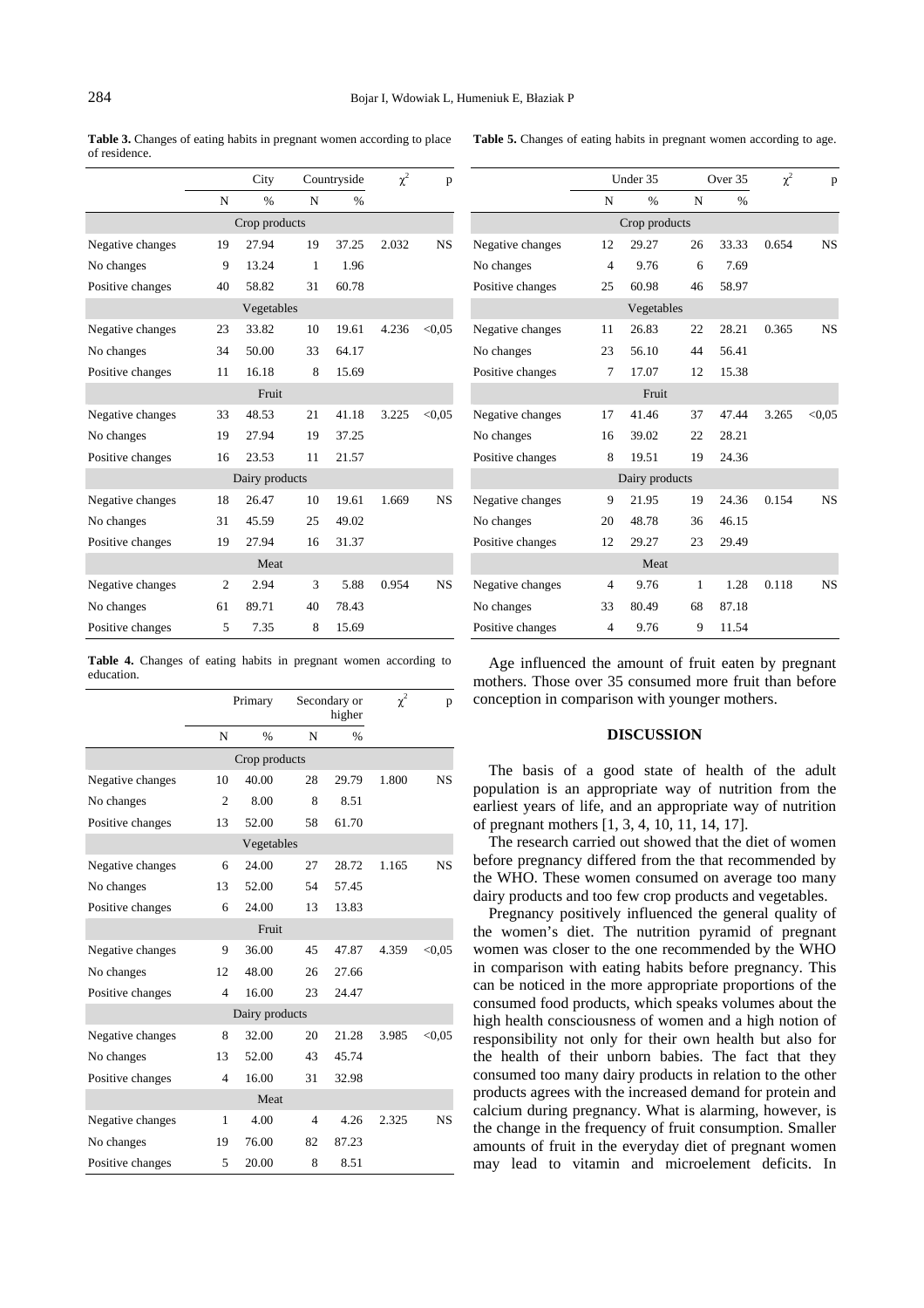comparison with some EU countries, the outcome of the research is promising and acknowledges the good quality of the diet of Polish expecting mothers.

The authors found some statistically important dependencies. The changes in consumption of particular products during pregnancy depend on age, education and place of residence. Older age, higher level of education and living in the countryside are connected with better diet.

Research carried out in Germany showed that the quality of the diet in pregnant women was indeed connected with age and education. Better educated women had higher indexes of qualitatively beneficial diet than less educated women. However, the research did not depict any relation between place of residence and the quality of the diet. Moreover, the research showed that pregnant women had significantly lower indexes of healthy diet because they consumed more fat and sugar than the rest of the women in their population. It was also noted that pregnant women more regularly took vitamins and microelements. Unfortunately, they consumed a lot of unhealthy food [19].

Research carried out in Italy among women from the second trimester onwards also found that eating habits of pregnant women, both quantitative and qualitative, were not rational, and that the awareness of the issue was very poor. Patients consumed too many high-calorie products and saturated fats, but ate too few dairy products and vegetables. The food they consumed increased the risk of the occurrence of vitamin deficits, especially of folic acid [7, 8].

In England, a 7-day-observation method presented the consumption of particular products of women in the 28th week of pregnancy. It was noted that income, house ownership and social position had a huge influence on the consumption of carbohydrates, proteins and fats. Smoking and prenatal education had a significant impact on their diet. Smoking, bad housing conditions, lower education and lower social status were the risk points of a bad diet [12].

Spanish researchers decided that the consumption of food and microelements does not differ much in women before and during pregnancy. Pregnant women drank more milk, ate more fruit and vegetables, but cut down on sugar and alcohol. The average amount of supplied energy was more or less the same in both groups of women [2].

In Finland, pregnant women consumed more food and microelements (30-40% more) than the amounts recommended by the WHO. A 10-day-observation method showed that women in the first and the last week of the 8th month of pregnancy ate too much pork, margarine, citrus fruit and giblets. Moreover, it was noted that the average amount of the consumed food and nutrients was bigger at the end of the 8th month than at the beginning (especially fat milk, fizzy beverages, ice-cream and fish) [6].

In the United States, the quality of the diet of pregnant women was valued according to the Index of the Diet for Pregnant Women and achieved 56/80 points. Well educated, well-off women over 30 had significantly better results. A higher percentage of women consuming vegetables in accordance with the WHO was noted among better-off, older and better educated women. On the other hand, a higher percentage of poorer women took the recommended doses of folic acid and iron [5].

It was also noted that 80% of poor pregnant women did not consume food products in amounts prescribed by the WHO in the nutrition pyramid [9].

The authors of other experiments carried out in the USA found a relation between safe nutrition during pregnancy and better material status and higher level of education, and the reverse relation between the older age of patients and healthy nutrition [15].

## **CONCLUSIONS**

The research carried out among patients who consulted gynaecologists in Lublin points to the high quality of the diet of pregnant women in Poland in relation to the WHO and EU recommendations. The diet of pregnant women in our country does not differ much from the quality of the diet of pregnant women in other EU countries or in the USA in the analysed fields. The analysis of the outcome of the research from many countries definitely points to the cultural and environmental conditioning of the diet during pregnancy. It was noted that the higher quality of the diet, i.e. following to a greater extent the WHO and EU prescriptions, positively correlates with the age of patients over 35, a higher level of education and living in the countryside.

#### **REFERENCES**

1. Anderson AS: Pregnancy as a time for dietary change. *Proc Nutr Soc* 2001, **60**, 497-504.

2. Arija V, Cuco G, Vila J, Iranzo R, Fernandez-Ballart J: Food consumption, dietary habits and nutritional status of the population of Reus: follow-up from preconception through pregnancy and after birth. *Med Clin (Barc)* 2004, **123**, 5-11.

3. Barker DJP: Foetal origins of coronary heart disease. *BMJ* 1995, **311**, 171-174.

4. Barker DJP: *Foetal and Infant Origins of Adult Disease*. BMJ Publishing Group, London 1992.

5. Bodnar LM, Siega-Riz AM: A Diet Quality Index for Pregnancy detects variation In diet and differences by sociodemographic factors. *Public Health Nutr* 2002, **5(6)**, 801-809.

6. Erkkola M, Karppinen M, Javanainen J, Rasaneu L, Knip M, Virtanen SM: Validity and reproducibility of food frequency questionnaire for pregnant Finnish women. *Am J Epidemiol* 2001, **154(5)**, 466-476.

7. Fidanza AA, Fidanza R: A nutrition study involving a group of pregnant women in Assisi, Italy. Part 1: Anthropometry, dietary intake and nutrition knowledge, practices and attitudes. *Int J Vitam Nutr Res* 1986, **56(4)**, 373-380.

8. Fidanza AA, Simonetti MS, Cucchia LM: A nutrition study involving a group of pregnant women in Assisi, Italy. Part 2: Determination of vitamin nutriture. *Int J Vitam Nutr Res* 1986, **56(4)**, 381-386.

9. Fowels ER, Gabrielson M: First trimester predictors of diet and birth outcomes in low-income pregnant women. *J Community Health Nurs* 2005, **22(2)**, 117-130.